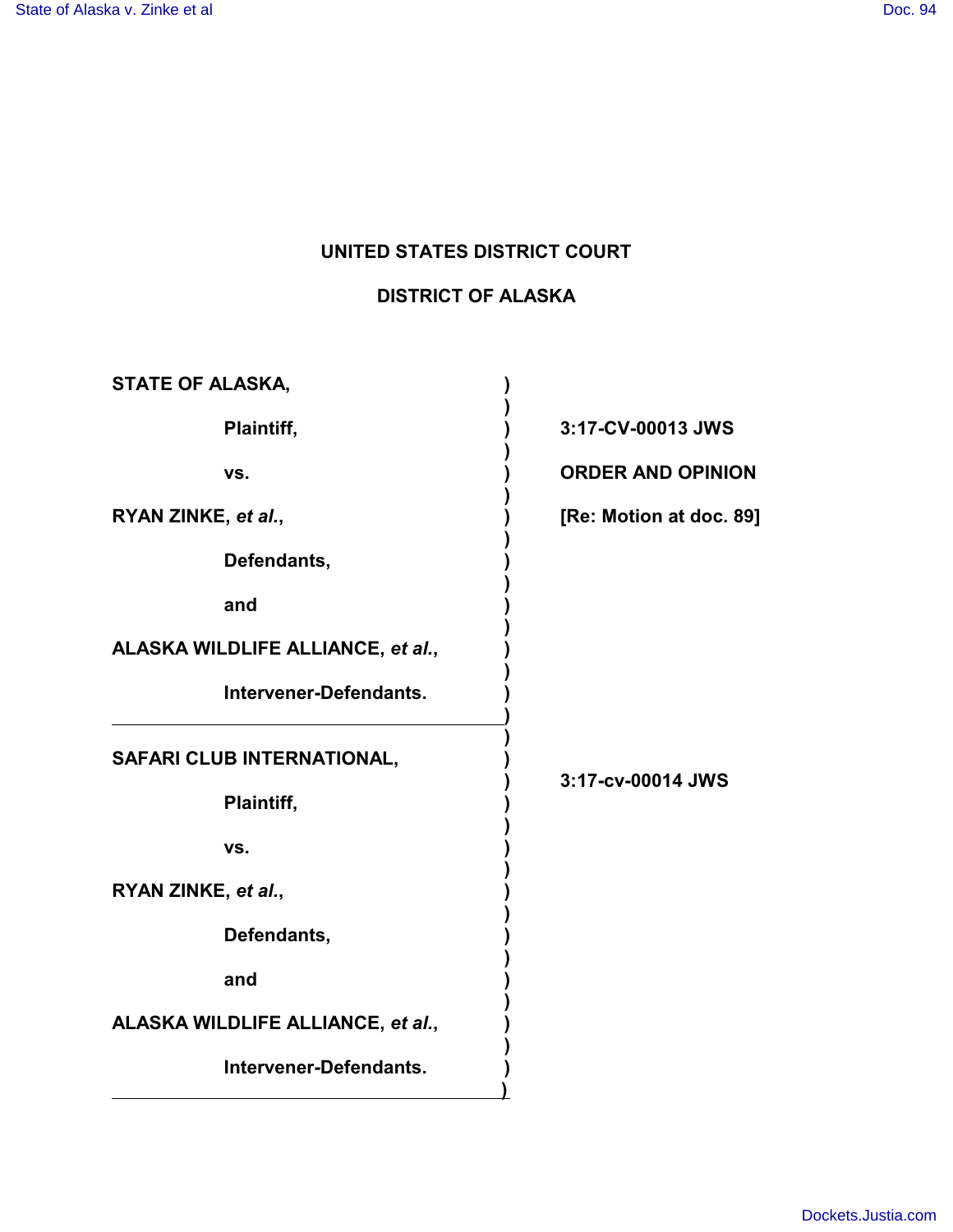| <b>ALASKA PROFESSIONAL HUNTERS</b><br>ASSOCIATION, et al., | 3:17-cv-00026 JWS |
|------------------------------------------------------------|-------------------|
| <b>Plaintiffs,</b>                                         |                   |
| VS.                                                        |                   |
| UNITED STATES DEPARTMENT<br>OF THE INTERIOR, et al.,       |                   |
| Defendants,                                                |                   |
| and                                                        |                   |
| ALASKA WILDLIFE ALLIANCE, et al.,                          |                   |
| <b>Intervener-Defendants.</b>                              |                   |

#### **I. MOTION PRESENTED**

At docket 89, proposed intervener Ronald T. West ("West") moves for relief from the court's decision denying his request at docket 61 to intervene in this case. West's motion is brought pursuant to Fed. R. Civ. P. 60(b)(1) and (b)(6). The court's order is at docket 72, and a judgment holding that West may not intervene is at docket 82.

### **II. BACKGROUND**

The plaintiff in Case No. 3:17-cv-013 is the State of Alaska ("State"). In its complaint the State seeks declaratory and injunctive relief directed at a rule promulgated by the National Park Service restricting hunting and trapping within National Park System Preserves in Alaska and a rule promulgated by the Fish and Wildlife Service restricting hunting and trapping in National Wildlife Refuges in Alaska.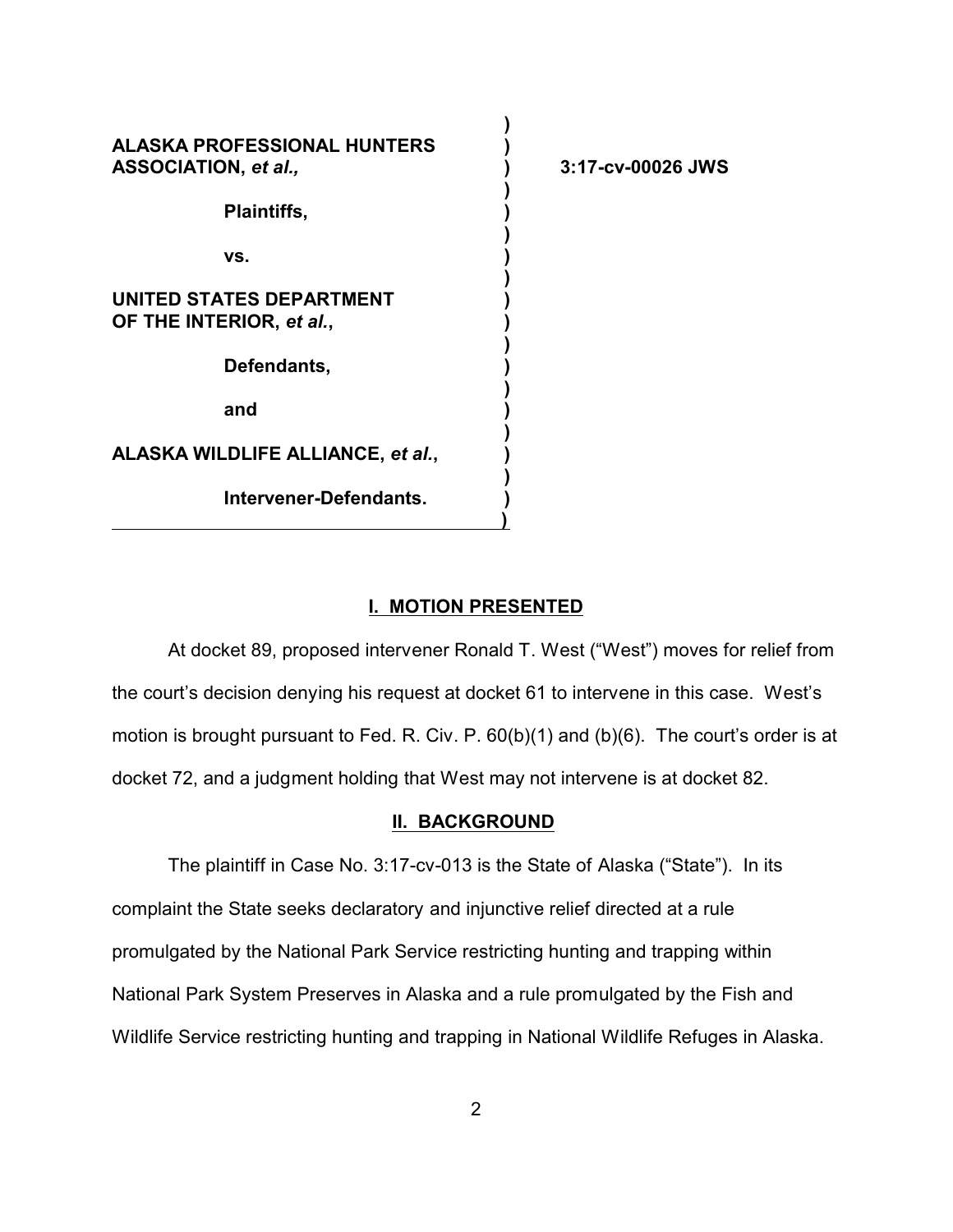The plaintiff in Case No. 3:17-cv-014 is Safari Club International ("Safari"). Safari's complaint is directed at the same federal rules challenged by the State and also at a refuge specific rule promulgated by the Fish and Wildlife Service applicable to the Kenai National Wildlife Refuge. In Case No. 3:127-cv-026, the Alaska Professional Hunters Association, *et al.* ("Hunters") challenge the same regulations targeted by the State in its lawsuit. The three cases were consolidated. Case No. 3:17-cv-013 is the lead case. Numerous conservation groups sought leave to intervene pursuant to Fed. R. Civ. P. 24 seeking to defend the rules challenged in the three complaints. The court granted them leave to intervene in an order at docket 54.

#### **III. DISCUSSION**

West filed a motion to intervene at docket 61, which was supported by his affidavit at docket 62, but which was not accompanied by a proposed pleading setting out West's claim or defense. His motion was opposed by all three plaintiffs, the defendants, and the intervener-defendants. After reviewing the parties' papers, it was evident to the court that there was no merit in West's motion. The court's order at docket 72 denying West's motion was crafted in an effort to spare judicial resources by incorporating as its rationale the arguments and authorities cited in the Federal Defendants' opposition at docket 66.

The motion at docket 89 is brought pursuant to Fed. R. Civ. P. 60(b)(1 and 60(b)(6). Rule 60(b)(1) provides that relief may be awarded where there has been "mistake, inadvertence, surprise or excusable neglect." West argues that one or more of these conditions inheres in his belief that the other parties agreed that he had until July 19, 2017, in which to file an opposition to the pending defense motion to dismiss

3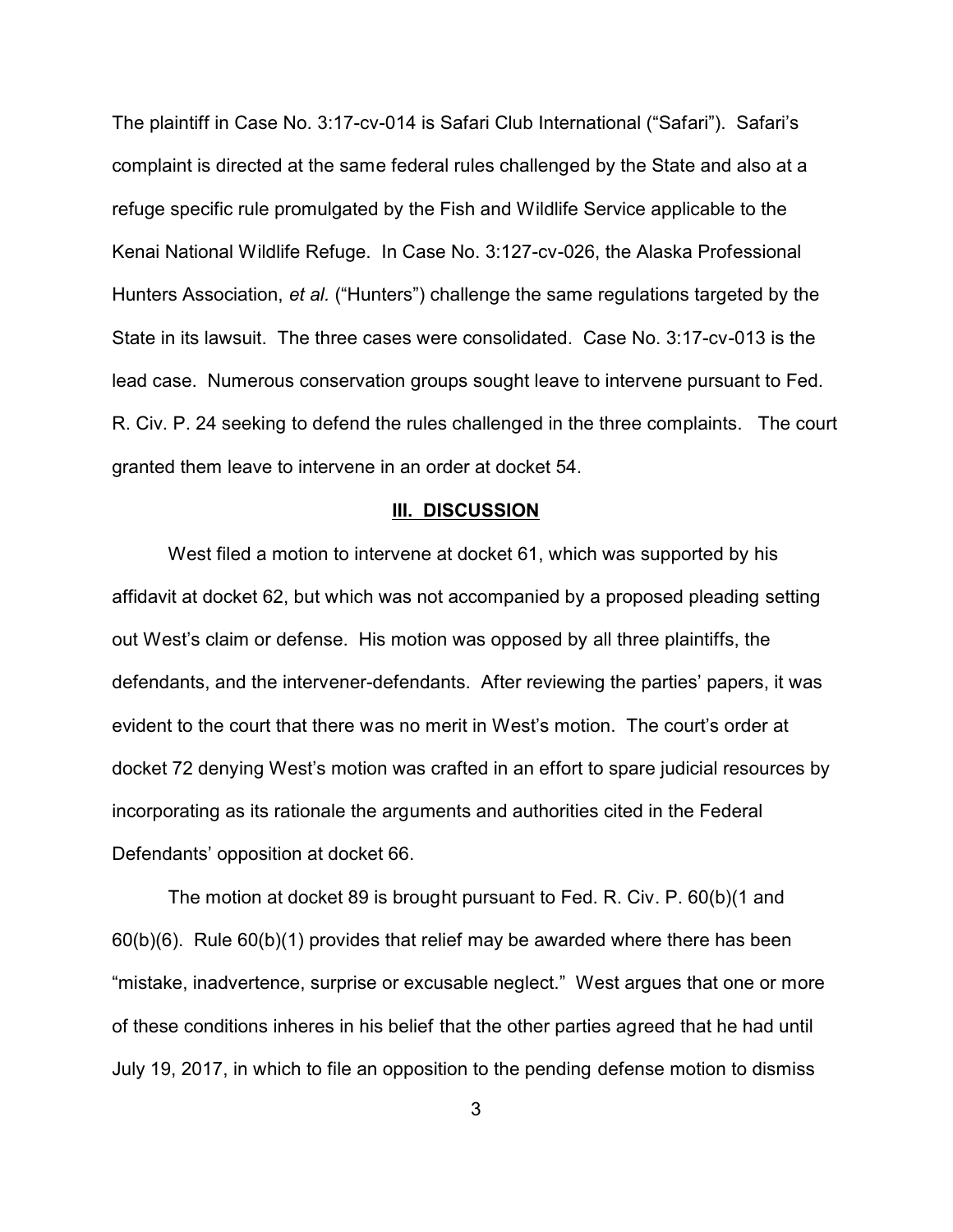and the various excuses he advances to show why he did not file an opposition by that date. However, even if there were assent by the other parties to a date for West's filing an opposition, and even if his failure to do so was the result of inadvertence, mistake or excusable neglect, that has no bearing on West's motion to intervene. That motion was defective, not because West had failed to file an opposition to the defense motion to dismiss, but because his motion was not "accompanied by a **pleading** that sets out the claim or defense for which intervention is sought."<sup>1</sup> Motion papers are not pleadings. Pleadings are limited to complaints and answers. $^2$  West was obligated to lodge a proposed pleading with his motion to intervene. He did not do so.

Rule 60(b)(6) provides that relief may be awarded for any reason that justifies relief. West has not presented a viable reason. In addition to his failure to comply with Rule 24(c), the issues he wants to litigate cocern the rules that the State of Alaska should adopt or follow with respect to the State's own management of wildlife. As West puts it: "West's argument is the State of Alaska must follow certain rules when it considers Intensive Game Management. It must use the same definition of sustained yield in AS 16.05.205 for predators."<sup>3</sup> There is nothing in his papers which explains what his interest may be in supporting or opposing the particular federal rules which are the subject matter of this litigation. West's reliance on *Wilderness Society, et al. v. U.S.*

 ${}^{1}$ Fed. R. Civ. P. 24(c) (emphasis added).

 ${}^{2}$ Fed. R. Civ. P. 7(a).

 $3$ Doc. 90 at p. 3.